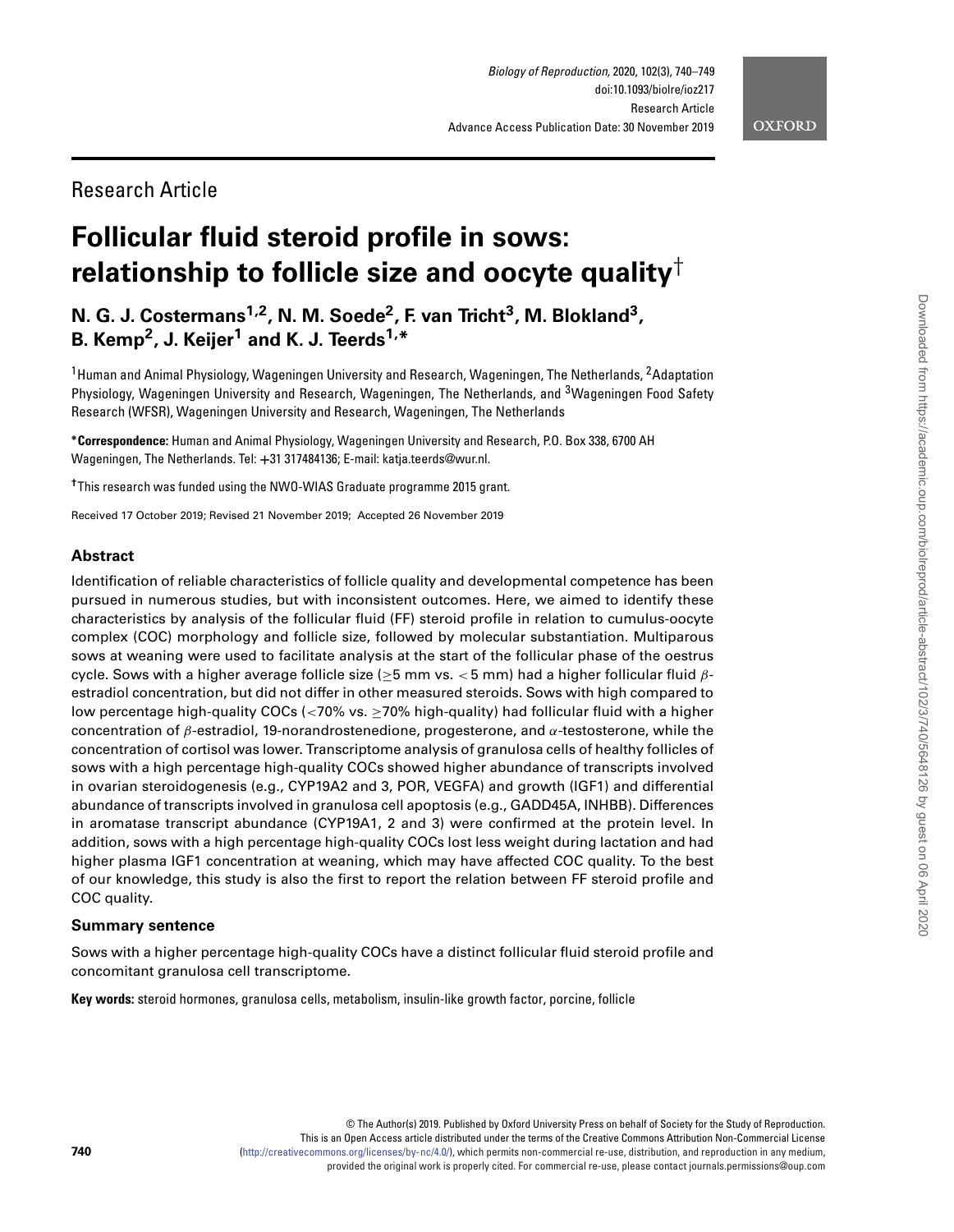### **Introduction**

During ovarian follicular development, most follicles degenerate via follicular atresia, while only a few follicles reach the pre-ovulatory state from which an oocyte ovulates to produce viable offspring [\[1\]](#page-8-0). Hence, from a reproductive point of view, selection of the best quality follicles is of utmost importance. It is therefore not surprising that a vast number of studies have been dedicated to identifying reliable predictors of follicle and oocyte quality, which could be useful for the selection of oocytes with high developmental competence in in vitro fertilization (IVF) procedures [\[2,](#page-8-1) [3\]](#page-8-2).

Some studies have investigated relationships between morphological characteristics of follicles or cumulus-oocyte complexes (COCs) and oocyte developmental competence, with very variable results. A number of these studies reported the presence of relations between antral follicle size and oocyte developmental competence, where oocytes from larger antral follicles show an increased blastocyst formation rate and implantation rate [\[4,](#page-8-3) [5\]](#page-8-4). Other studies did not find such relations [\[6,](#page-8-5) [7\]](#page-8-6). Distinct morphological classifications have also been used to assess oocyte competence, such as the number of cumulus cell layers [\[8\]](#page-8-7), darkness of the ooplasm [\[9\]](#page-8-8) and number of oocyte anomalies [\[10\]](#page-8-9), again with variable outcomes [\[11\]](#page-8-10). Follicular fluid (FF) steroid profiling could provide a new tool to identify reliable markers for follicle quality and developmental competence, as FF steroid composition determines the microenvironment in which the oocyte develops. For example, estradiol and progesterone can improve oocyte developmental competence during in vitro maturation (IVM) in swine and cattle, when administered using optimal timing and dosing [\[12,](#page-8-11) [13\]](#page-8-12). Also, in swine, greater cleavage and blastocyst formation rates were found when oocytes were matured in FF with higher testosterone and androstenedione concentrations during IVM [\[14\]](#page-8-13). FF steroid concentrations can therefore influence oocyte developmental competence.

The aim of this study was to identify potential markers for follicle quality, by studying relations between FF steroid profile, COC morphology, and follicle size. As FF composition is also dependent on the steroidogenic activity of granulosa cells [\[15\]](#page-8-14), we additionally analyzed granulosa cell transcript abundance using whole-genome transcriptome analysis to explain underlying mechanisms of sow differences in COC morphology and FF steroid profiles.We therefore hypothesized that the follicular fluid steroid profile and granulosa cell transcriptome differ between sows with a high vs. low percentage high-quality COCs, already at the start of the follicular phase onwards.

Studies on follicle and oocyte developmental capacity have mainly used widely available pre-pubertal porcine or bovine ovaries from the slaughterhouse, where the stage of the oestrus cycle is not well controlled or absent. Therefore, we used sows at the moment of weaning, as sows have a well-defined start of the follicular phase at the end of lactation [\[16\]](#page-8-15). In many animal species, but especially in sows, the metabolic state highly influences follicular development and FF content [\[17,](#page-8-16) [18\]](#page-8-17). Therefore, we additionally analyzed the sows' metabolic state and its relations with follicular development and FF content.

#### **Materials and methods**

The experiment was approved by the Animal Care and Use Committee of Wageningen University (DEC2016036) and performed according to national and EU guidelines.

#### Animals

A total of 29 multiparous Dutch Landrace sows (parity 3 to 5; Topigs Norsvin, Vught, the Netherlands) with an average parity of  $3.8 \pm 0.2$  were used. The sows were weighed approximately 1 week before parturition and immediately after weaning. Sow weight after parturition was estimated to calculate body weight loss during lactation, as described in Costermans et al. [\[19\]](#page-8-18).

#### Blood and ovary collection

After a lactation of 26.1  $\pm$  0.2 days, sows were killed by stunning and exsanguination within 2 h after weaning. Blood was collected in 9 ml ice-cold EDTA activator tubes (Greiner Bio-One, Monroe, NC, USA) and centrifuged at 3000  $\times$  g for 10 min at 4°C to collect plasma. The samples were stored at −20◦C until further analysis. Left ovaries were immediately placed in an insulated container and after arrival in the lab placed in PBS pH 7.4 in a water bath at 37◦C until follicle aspiration. Right ovaries were immediately snap-frozen in liquid  $N_2$  and stored in  $-80^\circ$ C until follicle size, follicle health, and transcriptome analyses were performed.

#### Measurements

The experimental procedure used to assess ovarian measurements is summarized in [Figure 1.](#page-2-0)

#### Left ovary

*COC morphology* + *amount of follicular fluid.* The 15 largest follicles of the left ovary were used for follicle aspiration within 5 h from slaughter. The contents of the 15 follicles were pooled and collected in a tube and allowed to settle for 5 min. The supernatant was removed and centrifuged at 1900  $\times$  g at 4 $\degree$ C for 30 min to separate cells from the follicular fluid. The total volume of follicular fluid was assessed using reverse pipetting and subsequently stored at −20◦C until further analysis. The recovered cumulus-oocyte complexes (COCs) were morphologically classified under a dissection microscope as high-quality (intact cumulus and normal-shaped oocyte) or low-quality (degraded cumulus or degenerated oocyte) similar to Alvarez et al. [\[20\]](#page-8-19). For each sow, the percentage high-quality COCs was calculated.

*Steroid profiling.* The follicular fluid of the 15 largest follicles of the left ovary was pooled to obtain a sufficient sample volume needed for endogenous steroid hormone profiling. A modified UHPLC-MS/MS method as described in Blokland et al. [\[21\]](#page-8-20) was used to detect endogenous aglycons in FF. In short: 900 μl water was added to 100 μl follicular fluid and followed by solid phase extraction using an Oasis HLB 96-well SPE plate (Waters, Milford, CA, USA), derivatization of aglycons was performed with picolinic acid. Chromatographic separation of the aglycons was achieved on a Waters BEH  $C_{18}$  column (Waters) followed by analysis on a Xevo TQS mass spectrometer (Waters) in positive ESI mode.

### Right ovary

*Follicle size* + *follicle health.* Right frozen ovaries were held against a ruler and photographed from different sides to measure the size of the 15 largest follicles using ImageJ (version 1.51f, National Institutes of Health). These 15 largest follicles were assumed to represent approximately half of the ovulatory follicle pool, as ovulation rates in modern sows are around 25–30 [\[22\]](#page-8-21). Subsequently, follicle health was assessed using an immunohistochemical staining against the apoptotic marker cleaved-Caspase 3 (cCASP), as described in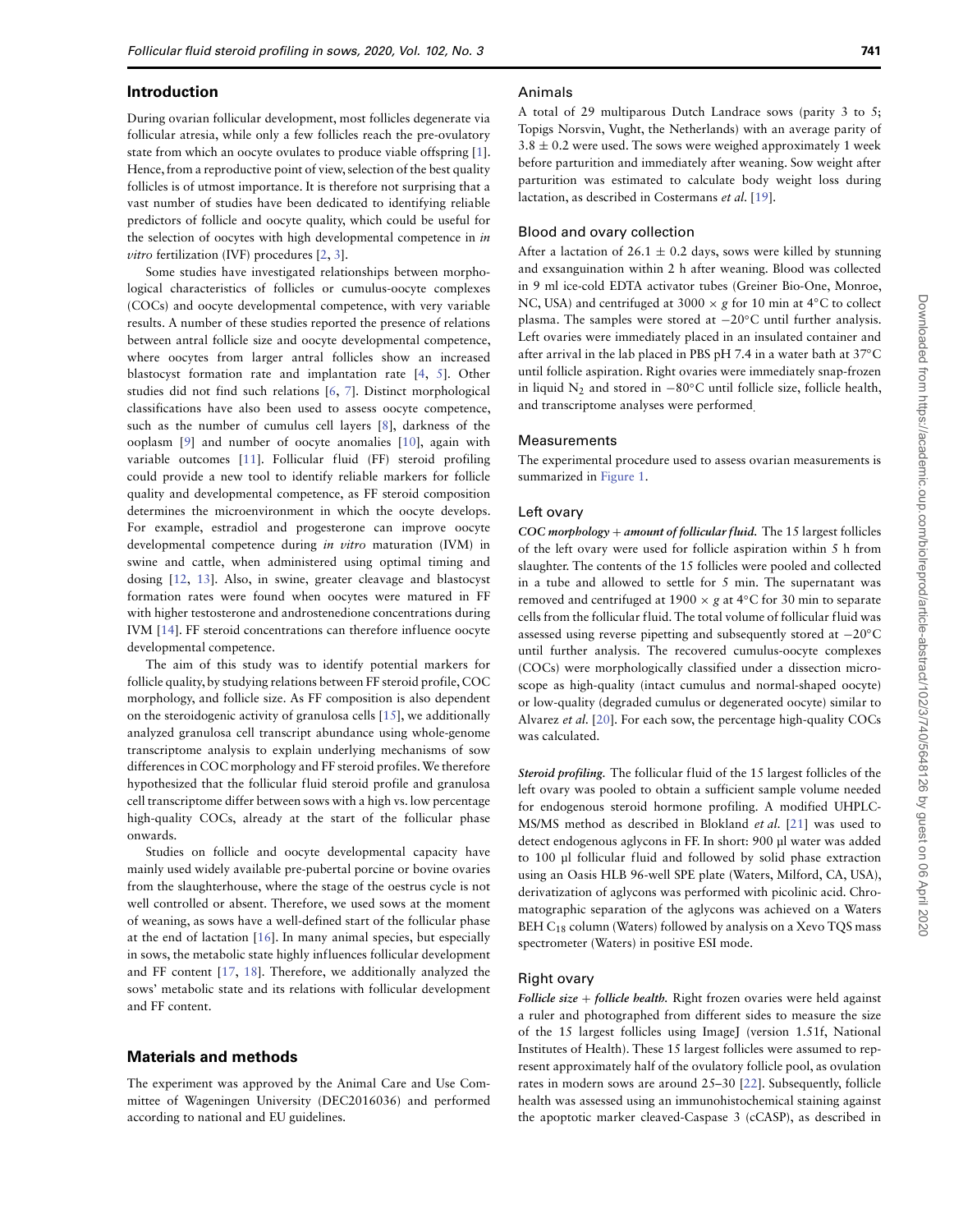

<span id="page-2-0"></span>**Figure 1.** Experimental set-up of a total of 29 multiparous sows; left ovaries were used for follicle aspiration of the 15 largest follicles. Follicular fluid was used for steroid profiling using a modified UHPLC-MS/MS method, and cumulus-oocyte complexes (COCs) were morphologically classified as high-quality or low-quality to determine the percentage of high-quality COCs for each sow. Sows with *<* 70% high-quality COCs were classified as low-COC-quality and sows with ≥70% high-quality COCs as high-COC-quality. Right ovaries were used to determine follicle size and health status of all visible follicles of the right ovary, by using a cleaved-caspase 3 staining. Average follicle size of the 15 largest follicles was used to determine the follicle size class (small-FS *<* 5 mm vs. large-FS ≥ 5 mm). A subset of 8 out of 29 sows was used for whole-genome transcriptome analysis of granulosa cells, of which 4 were classified as low-COC-quality (54  $\pm$  12%) high-quality COCs) and 4 were classified as high-COC-quality (93 + 15% high-quality COCs), as based on the left ovary. For each sow, granulosa cells of 6 healthy follicles of the pool of 10 largest healthy follicles were isolated using laser capture microdissection, after which samples were individually hybridized onto whole-genome microarrays for whole- genome transcriptome analysis.

Costermans et al. [\[19\]](#page-8-18). Follicles were classified as atretic when they had *>* 5% positively stained granulosa cells.

*Granulosa cell transcriptomics.* A subset of 8 out of 29 sows was used for whole-genome transcriptome analysis of granulosa cells, of which 4 were classified as low-COC-quality (54  $\pm$  12% highquality COCs of the largest 15 follicles) and 4 were classified as high-COC-quality (93  $\pm$  15% high-quality COCs), based on left ovary classification. The right ovary was used for transcriptome analysis as it is essential for this analysis to obtain high quality intact RNA, for which the ovaries needed to be immediately frozen. The subset of sows which was used for transcriptome analysis had a similar average follicle size (5.1  $\pm$  0.1 mm vs. 5.0  $\pm$  0.1 mm in low-COC-quality and high-COC-quality, respectively). In short, for each of the 8 sows, granulosa cells of 6 individual healthy follicles of the pool of 10 largest healthy follicles were isolated using laser-capture microdissection and individually hybridized onto 4 × 44K Agilent whole-porcine genome arrays (G2519F-026440, Agilent Technologies Inc., Santa Clara, CA, USA) as described in Costermans et al. [\[23\]](#page-8-22). Microarray data have been deposited in NCBI Gene Expression Omnibus (GEO) under accession number GSE125189. Fold-change is expressed as the ratio of the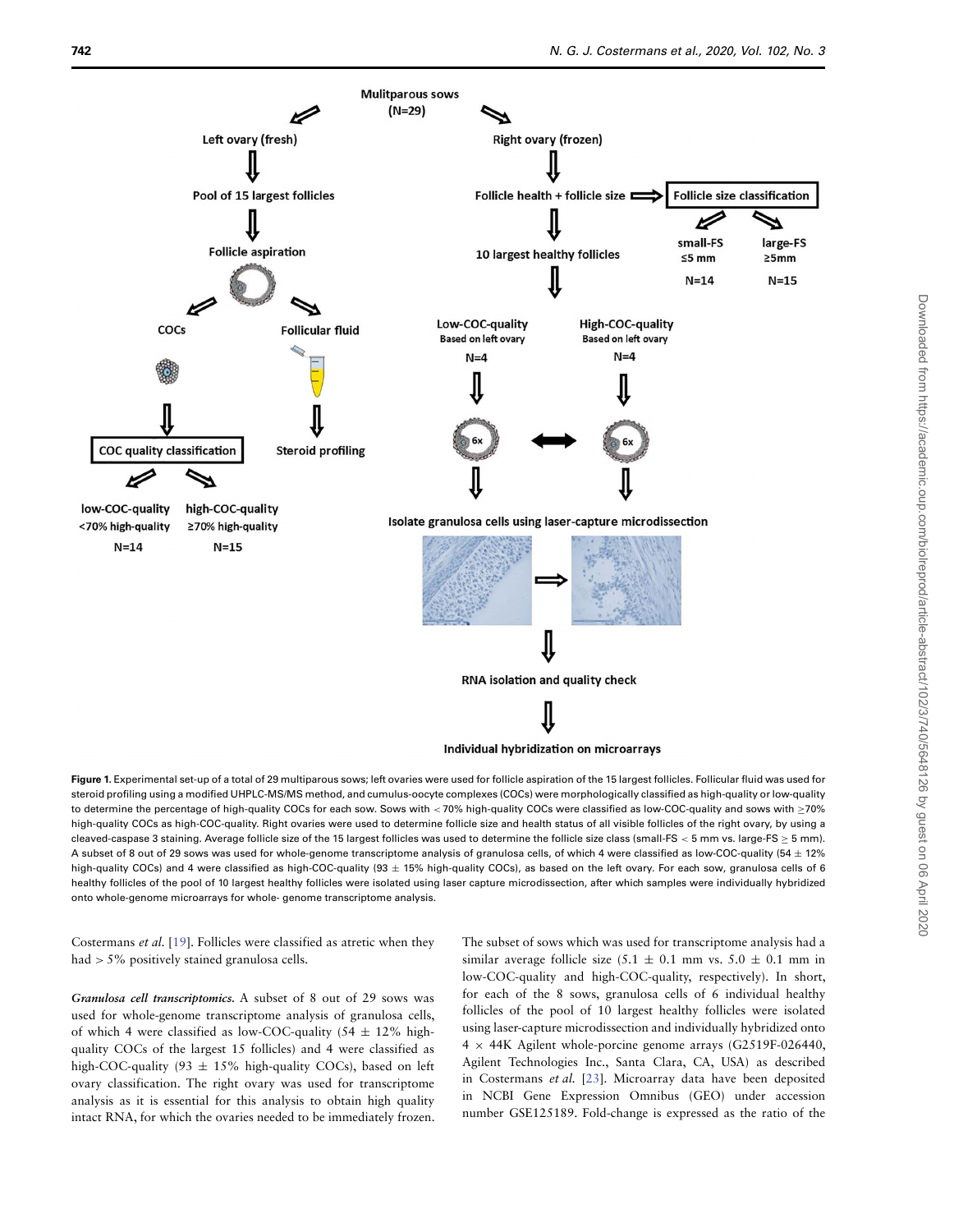normalized expression of sows with low-COC-quality (*<*70% highquality COCs) over sows with high-COC-quality ( $\geq$ 70% highquality COCs).

*Aromatase immunostaining.* The right ovary of the sows was used for quantification of aromatase protein abundance. A subset of 12 out of 29 sows was selected for analysis, 6 sows with low-COCquality (37  $\pm$  19%) and 6 sows with high-COC-quality (98  $\pm$  5%), based on left ovary classification. For each of the 12 sows, both the largest and smallest follicles of the 10 largest healthy follicles were analyzed. Cryosections were mounted on Superfrost plus glass slides (Menzel- Gläser, Braunschweig, Germany), air-dried for 30 min, and fixed in 4% PAF for 10 min. Slides were subsequently washed in  $H<sub>2</sub>O$ , microwaved in sub-boiling 0.1 M sodium citrate buffer (pH 6) for 10 min for epitope antigen retrieval, cooled down to room temperature, and next rinsed with PBS pH 7.4. Aldehyde residues were blocked with 0.3% glycine in PBS for 10 min. After rinsing with PBS, sections were pre-incubated with 5% (wt/v) normal goat serum in PBS for 60 min at room temperature. Subsequently, the sections were incubated overnight at 4◦C in a humid chamber with anti-aromatase primary antibody (ab18995, lotnr:GR3231482–1, Abcam, Cambridge, UK) diluted 1:50 in PBS-BSA-c (Aurion, Wageningen, The Netherlands). Next, sections were rinsed with PBS and incubated in the dark with a secondary Alexa fluor 488 labeled goat-antirabbit antibody (A-11008, ThermoFisher Scientific, Waltham, MA, USA) diluted 1:200 (v/v) in PBS-BSA-c for 1 h at room temperature. Sections were counterstained with DAPI (1 μg/ml; Sigma-Aldrich, Saint Louis, MO, USA) for 10 min. Sections were imaged at 10 times magnification using a fluorescence microscope (Leica DM6B), a digital camera (DFC365 FX), and imaging software (LasX; all Leica Microsystems, Amsterdam, The Netherlands). Mean staining intensity was determined using ImageJ for the complete intact granulosa cell layer. Those parts of the granulosa layer that were visually not intact were excluded from the analysis.

*IGF1 measurement.* Plasma insulin-like growth factor 1 (IGF1) content was measured by an immunoradiometric assay according to the manufacturer's protocol (A15729, Beckman Coulter, Woerden, The Netherlands) supplemented with an additional acid-ethanol extraction (87.5%v/v EtOH and 2.9 v/v 12 N HCl). Samples were measured in duplicate and intra-assay coefficient of variation was  $\leq 6\%$  for all samples.

*Statistical analyses.* Distributions of the means and residuals were examined to verify model assumptions of normality and homogeneity of variance. Concentrations of *β*-Estradiol, progesterone, DHEA, *α*-testosterone, *β*-testosterone, 11-deoxycorticosterone, 11 deoxycortisol, cortisone, cortisol, DHT, 17*α*-OH-progesterone, and corticosterone were log transformed to obtain normality.

The presence of outliers was tested by calculating the studentized residuals using the REG procedure (SAS 9.4, Cary, NC, USA); identified outliers were removed from further analyses. One outlier was removed for *β*-estradiol, progesterone, dehydroepiandrostenedion (DHEA), *α*-testosterone, 11-deoxycortisol, 4-androsten-3,17-dione, and 17*α*-OH-progesterone. Differences between follicle size (FS) classes (average follicle size of 15 largest follicles: small-FS *<* 5 mm  $(N = 14)$  and large-FS  $\geq$  5 mm  $(N = 15)$ ) and COC quality classes (percentage high-quality COCs of the 15 largest follicles: low-COCquality <70% ( $N = 14$ ) and high-COC-quality  $\geq 70\%$  ( $N = 15$ )) were analyzed in the same model using the procedure GLM in

models that also contained the factor PAR (PAR3 (parity 3,  $N = 14$ ) and PAR4 + 5 (parity 4 and 5,  $N = 15$ )) and the interactions with PAR. The interactions were excluded from the models when not significant. All values are presented as LS means  $\pm$  SE unless otherwise stated.

For microarray analysis, differences in transcript abundance were tested with models which included sow COC quality class (high-COC-quality or low-COC-quality) with sow as repeated subject, using the GENMOD procedure in SAS 9.4 (Cary, NC, USA). A false discovery rate (FDR) adjustment for multiple testing correction was done, according to Benjamini-Hochberg.

Fold-change (FC) is defined as the normalized expression of high-COC-quality over low-COC-quality. All transcripts with a FDR adjusted  $P \le 0.2$  and absolute  $FC \ge 1.2$  were considered significantly different. Analysis of differences in aromatase staining intensity was performed using a 2-way ANOVA (Graphpad Prism version 5.04, GraphPad Software, La Jolla, CA, USA) using sow COC quality class (high-COC-quality  $(N = 4)$  and low-COC-quality  $(N = 4)$ ) and follicle size class (large or small) as factors. The interaction between sow COC quality class and follicle size class was not significant.

# **Results**

High-COC-quality sows had lost less body weight on a percentage basis during lactation and had a higher IGF1 plasma concentration at weaning as compared to low-COC-quality sows, but did not differ in follicle size or volume (see [Table 1\)](#page-4-0). In follicles of high-COC-quality sows, follicular fluid *β*-estradiol, progesterone, 19 norandrostenedione, and *α*-testosterone concentrations were higher as compared to low-COC-quality sows, while cortisol concentration was lower [\(Figure 2\)](#page-6-0). Concentrations of other steroids did not differ [\(Supplemental Table S1\)](#page-7-0).

In large-FS sows, average follicle size of the 15 largest follicles were larger as compared to small-FS sows  $(P < 0.001)$ . No significant effects of follicle size were found in any of the lactational or metabolic measurements (see [Table 1\)](#page-4-0). Large-FS sows had a higher concentration of *β*-estradiol in follicular fluid (5.63  $\pm$  0.60 vs.  $3.51 \pm 0.64$  ng/ml,  $P = 0.03$  compared to small-FS sows, but did not differ in any of the other measured steroid concentrations (Figure 3).

Subsequently, whole-genome granulosa cell transcriptomes of healthy antral follicles of the right ovary were assessed in a subset of 8 sows of which 4 were classified as high-COC-quality and 4 were classified as low-COC-quality. The analysis showed a total of 337 unique transcripts, which were differentially expressed. Transcript analysis showed an increased abundance of transcripts involved in ovarian steroidogenesis in sows with high-COC-quality, e.g., CYP19A2 and CYP19A3 (FC = 1.46 and FDR = 0.09 and FC = 1.43 and FDR =  $0.03$ , respectively) and P450 oxidoreductase (POR; FC = 1.22, FDR = 0.03) and vascular endothelial growth factor A (VEGFA; FC = 1.22, FDR =  $0.15$ ) (see [Table 2](#page-6-1) for details). Next to genes involved in steroidogenesis, the top 10 regulated transcripts with a higher abundance in high-COC-quality sows included, e.g., inhibin subunit beta B (INHBB; FC =  $1.64$  and FDR =  $0.05$ ) and metallothionein 1A ( $MT1A$ ; FC = 1.52 and FDR = 0.07) while the top 10 transcripts with a lower abundance in high-COC-quality sows include, e.g., growth arrest and DNA damage inducible alpha (GADD45A; FC =  $-1.63$  and FDR = 0.08) (for details see Supplemental Table S2). In addition, granulosa cells of antral follicles in high-COC-quality sows had higher IGF1 transcript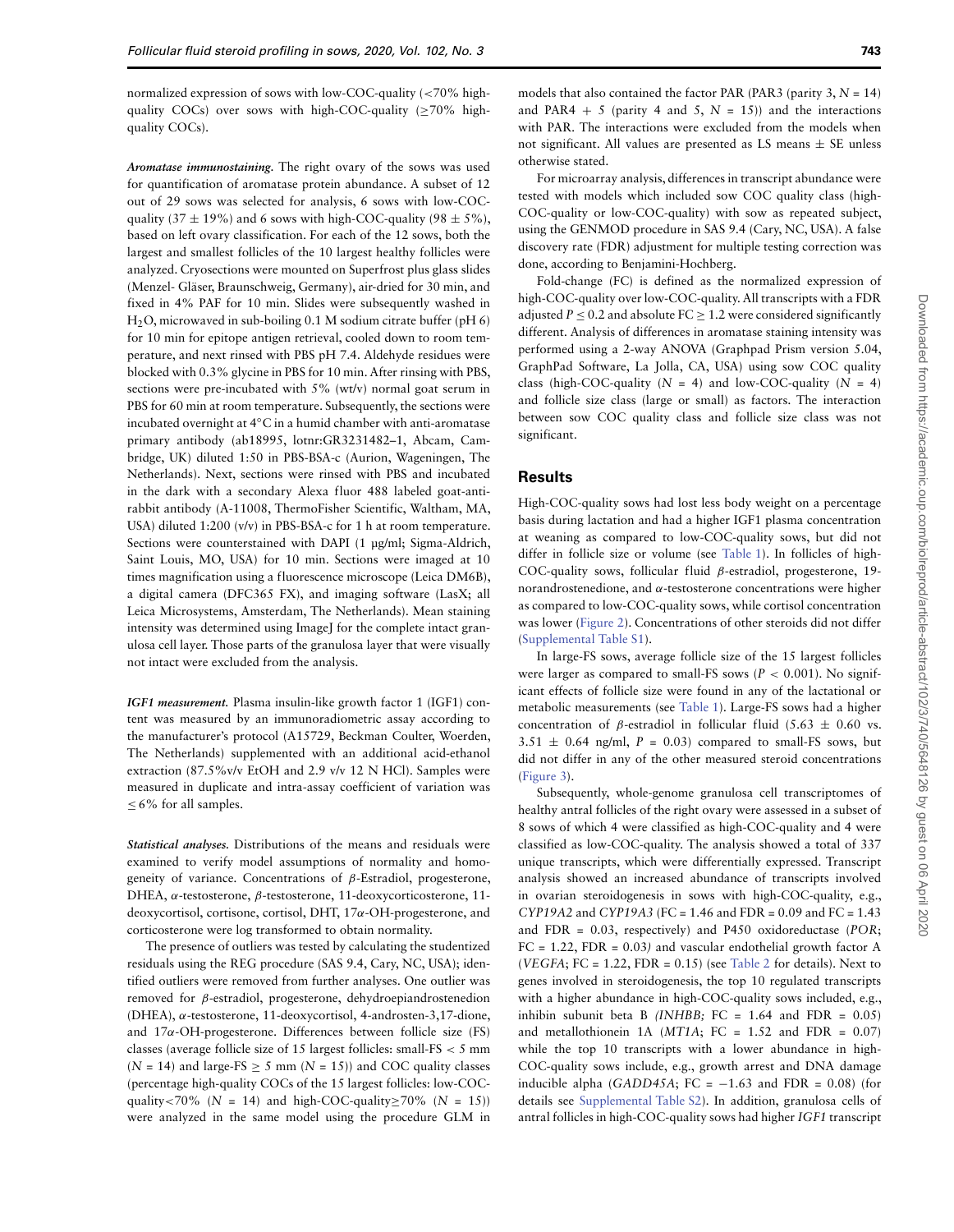|                                 | Follicle size  |               | COC quality   |                | P-values |            |
|---------------------------------|----------------|---------------|---------------|----------------|----------|------------|
|                                 | Small          | Large         | Low           | High           | FS       | COC        |
| Lactation                       |                |               |               |                |          |            |
| Number of piglets weaned        | $12.6 \pm 0.3$ | $12.7 + 0.2$  | $12.4 + 0.3$  | $12.9 \pm 0.2$ | 0.99     | 0.12       |
| Litter growth (kg)              | $71 \pm 3$     | $73 \pm 2$    | $72 \pm 3$    | $72 \pm 2$     | 0.47     | 0.99       |
| Body condition                  |                |               |               |                |          |            |
| Weight parturition (kg)         | $254 \pm 6$    | $243 \pm 5$   | $253 \pm 6$   | $242 + 5$      | 0.12     | 0.14       |
| Weight weaning $(kg)^a$         | $225 \pm 4$    | $220 \pm 4$   | $222 + 4$     | $224 + 4$      | 0.53     | 0.82       |
| Weight loss lactation $(\%)$    | $11 \pm 2$     | $10 \pm 2$    | $12 \pm 2$    | $7 \pm 2$      | 0.92     | 0.03       |
| $IGF-1$ (ng/ml)                 | $150 \pm 17$   | $138 \pm 15$  | $120 \pm 16$  | $167 \pm 15$   | 0.62     | 0.05       |
| Follicular parameters           |                |               |               |                |          |            |
| Av. follicle size (mm)          | $4.4 \pm 0.1$  | $5.6 \pm 0.1$ | $5.0 \pm 0.1$ | $5.1 \pm 0.1$  | < 0.001  | 0.84       |
| Amount of follicular fluid (µl) | $334 \pm 40$   | $405 \pm 38$  | $363 \pm 40$  | $376 \pm 38$   | 0.22     | 0.82       |
| High-quality COCs (%)           | $67 \pm 4$     | $70 \pm 4$    | $49 \pm 4$    | $89 \pm 4$     | 0.67     | ${<}0.001$ |

<span id="page-4-0"></span>Table 1. Effects of follicle size (av. follicle size of 15 largest follicles: Small-FS < 5 mm, N = 14 and Large-FS > 5 mm, N = 15) and COC quality class (percentage high-quality COCs: low-COC-quality*<*70%, N = 14 and high-COC-quality*>*70%, N = 15) on lactation characteristics, body condition, metabolic parameters, and follicular parameters.

All values are presented as LS means±SE. COC = cumulus-oocyte complex. Follicle size was not related to percentage high-quality COCs.<br><sup>a</sup>LS means estimates for the interaction FS\*PAR (*P* < 0.01): Small-FS\*PAR3: 228 ± 8,

abundance ( $FC = 1.21$  and  $FDR = 0.02$ ). Pigs express multiple homologous (*>*99%) isoforms of aromatase, CYP19A1, 2 and 3, which are mainly expressed in ovary, placenta, and embryonic tissues, respectively [\[24\]](#page-8-23). As CYP19A2 and CYP19A3 were regulated, we additionally analyzed aromatase (CYP19A1–3) protein abundance. Sows with high-COC-quality had higher aromatase protein abundance as compared to sows with low-COC-quality  $(P < 0.01)$ . Aromatase protein abundance did not differ between the large and small healthy antral follicles ( $P = 0.27$ ) (Figure 4, Supplemental Figure S1).

#### **Discussion**

The aim of this study was to identify potential markers for antral follicle quality.We investigated relations between follicular fluid steroid concentrations, follicular development, and COC morphology in multiparous sows at the onset of the follicular phase of the oestrus cycle. To our knowledge, this is the first study in which porcine follicular fluid steroid profiling is reported, let alone in follicles at a specific stage of the estrous cycle.

Sows at the start of the follicular phase of the oestrus cycle with a large vs. small average follicle size had higher follicular fluid *β*estradiol concentrations. In pigs, granulosa cell CYP19 abundance and subsequent *β*-estradiol production increases from the start of the follicular phase until the pre-ovulatory stage approximately 5 days later [\[25\]](#page-8-24), and consequently as follicles develop, follicular fluid *β*estradiol concentration increases with follicular diameter. In most studies, effects of follicle size on steroid concentrations were either not investigated in ovaries which were in the same stage of the oestrus cycle [\[26–](#page-8-25)[28\]](#page-8-26) or were only investigated at the final stages of follicular development, from pro-oestrus to late oestrus [\[29\]](#page-8-27). The results of our study are the first to indicate that from the pool of antral follicles, the larger subset of follicles has an increased *β*-estradiol concentration in follicular fluid already at the start of the follicular phase. Having said this, follicle size is not related to any of the other measured follicular fluid steroids. Follicular progesterone production is highest in the early luteal stage and only starts to increase in the latest stages of the follicular phase [\[27,](#page-8-28) [30\]](#page-8-29), which can explain why we did not find a relation between follicular size and follicular fluid progesterone concentration. Although high levels of testosterone and androstenedione are present during the entire follicular phase [\[26,](#page-8-25) [30\]](#page-8-29), these androgens can also be quickly aromatized into *β*estradiol, which might explain why we did not find a relation between follicle size and testosterone and androstenedione steroid concentrations. Next, we compared the follicular fluid steroid profile of sows with high vs. low percentage of high-quality COCs. COC morphology was used as a marker for oocyte quality as COCs with an intact cumulus layer and normal shaped oocytes have the highest developmental capacity *in vitro* [\[20\]](#page-8-19). Sows with a high percentage high-quality COCs had a higher concentration of FF *β*estradiol, progesterone, 19-norandrostenedione, and *α*-testosterone as compared to sows with a low percentage of high-quality COCs at the start of the follicular phase. Similarly, studies in pigs have shown that in early atretic antral follicles, transcript abundance of folliclestimulating hormone receptor (FSHR), luteinizing hormone receptor (LHCGR), and CYP19 is lower [\[31,](#page-8-30) [32\]](#page-8-31), resulting in lower FSHinduced estradiol production [\[33,](#page-8-32) [34\]](#page-8-33) and lower in vitro cumulus cell progesterone production [\[35\]](#page-8-34). It therefore seems reasonable to assume that the follicle pool of 15 largest follicles from which the COCs were isolated and where we did not discriminate between healthy and atretic follicles contained a higher fraction of atretic follicles in sows with a low percentage high-quality COCs. Besides a higher concentration of follicular fluid *β*-estradiol, progesterone, 19-norandrostenedione, and *α*-testosterone, we found a lower concentration of cortisol in sows with a higher percentage of highquality COCs. As cortisol is an important regulator of stress-related apoptosis of granulosa cells and oocytes via the FAS system [\[36\]](#page-8-35), differences in FF cortisol concentration can at least partly explain the observed differences in COC quality.

To better understand differences in COC quality and FF fluid steroid content in sows, we performed whole-genome transcriptome analysis in granulosa cells. We used a subset of eight sows to analyze mural granulosa cell transcriptomes in healthy follicles only. This transcriptome analysis revealed an increased abundance of two transcripts (CYP19A2 and CYP19A3) encoding for cytochrome P450 aromatase, the granulosa cell terminal enzyme in the estrogen biosynthetic pathway responsible for the conversion of androgens into estradiol [\[29\]](#page-8-27). Immunostaining against aromatase (CYP19A1–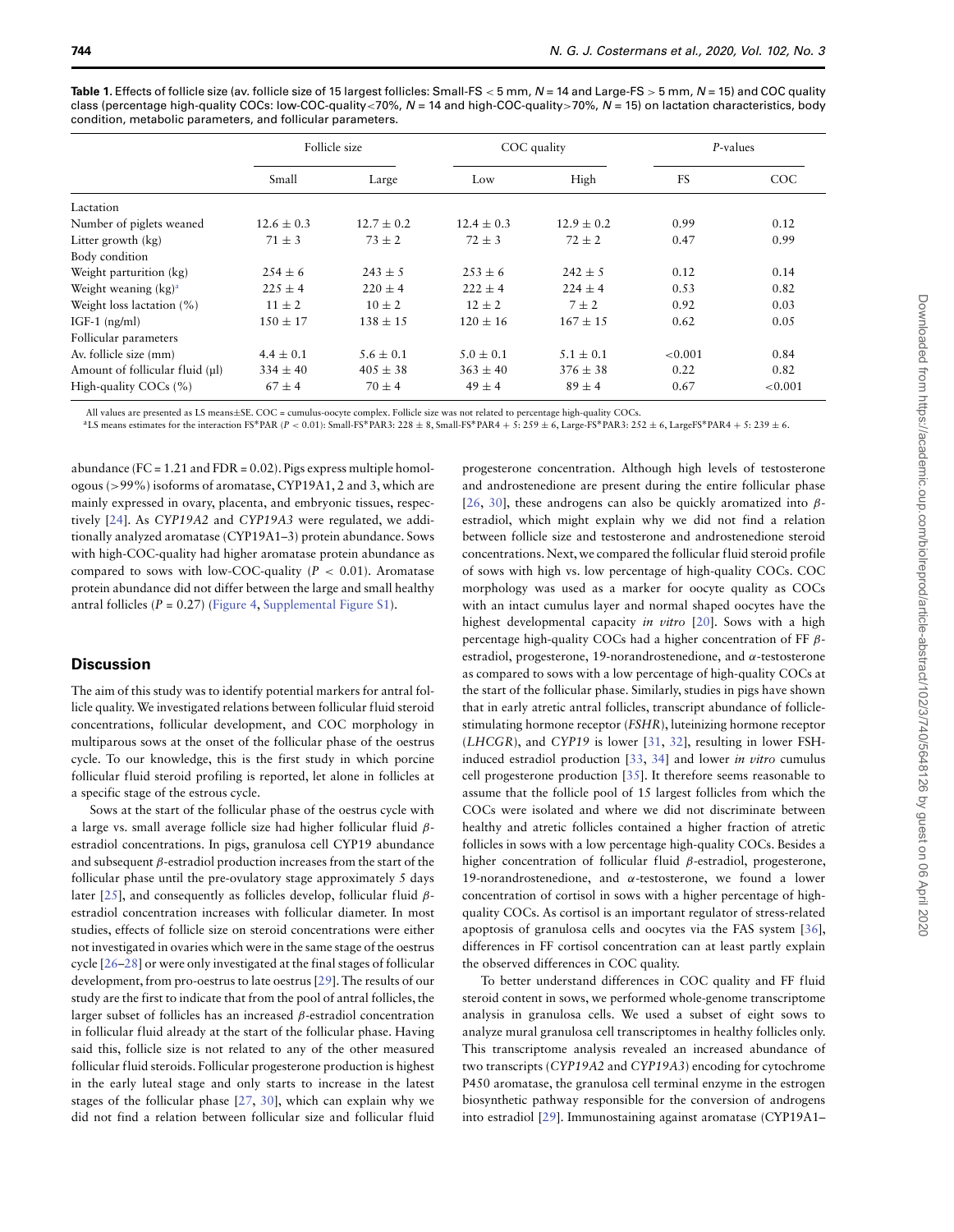

**Figure 2.** Follicular fluid concentrations of progesterone (A), 19-norandrostenedione (B), *α*-testosterone (C), *β*-estradiol (D), and cortisol (E) ( ng/ml) of the 15 largest follicles of the left ovary of sows with high-COC-quality (≥70% high-quality COCs, N = 14) vs. sows with low-COC-quality (*<*70% high-quality COCs, N = 15). ∗P-value *<* 0.05.

3) confirms the increased aromatase abundance in granulosa cells of sows with a high percentage of high-quality COCs at the protein level. This increased granulosa cell aromatase transcript and protein abundance may explain the higher FF *β*-estradiol concentration in sows with high COC quality. In addition, although not differentially regulated, our granulosa cell transcriptome analysis showed that granulosa cells also express other steroidogenic enzymes already at the start of the follicular phase. These include steroidogenic acute regulatory protein (STAR), regulating cholesterol transfer within

the mitochondria [\[37\]](#page-8-36), cytochrome P450 family 11 subfamily A member 1 (CYP11A1), and hydroxysteroid 17-*β* dehydrogenase 1 (HSD17B1), involved in the conversion of cholesterol into andro-gens [\[38\]](#page-9-0) (data not shown). Similarly, in a study by Garmey et al. [\[39\]](#page-9-1), granulosa cells of cyclic gilts had a low transcript abundance of CYP11A and STAR mRNA and protein from approximately day 3 or 5, respectively, of the follicular phase. Apparently, porcine follicular development differs from that of rats and mice, as granulosa cells in the latter species only start to express CYP11A and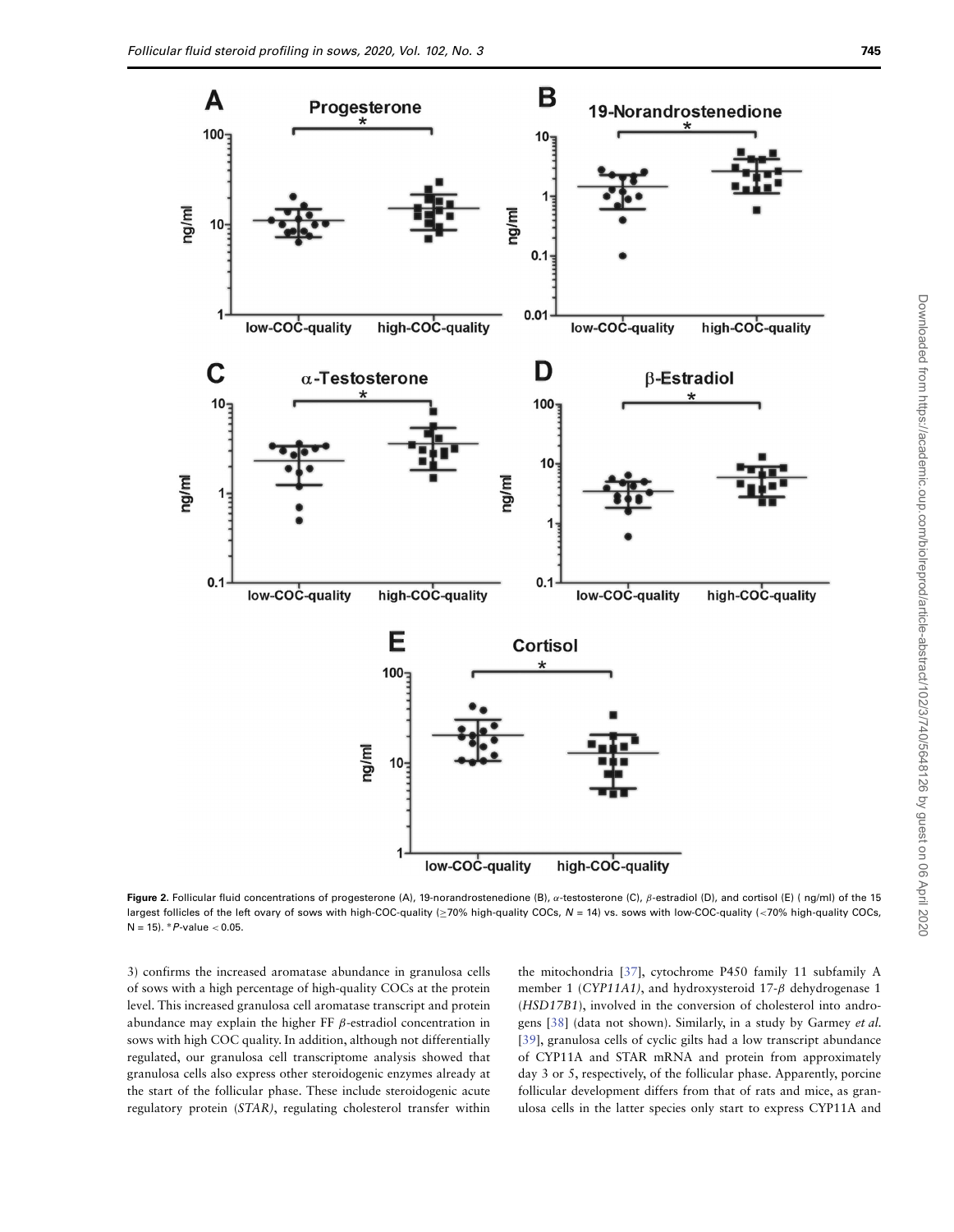

<span id="page-6-0"></span>right ovary ≤ 5 mm, N = 14) vs. sows with a large follicle size (large-FS: average follicle size ≥5 mm, N = 15). <sup>∗</sup>P-value *<* 0.05.

<span id="page-6-1"></span>

| Table 2. Significantly different genes (absolute FC $\geq$ 1.2, FDR $\leq$ 0.2) involved in ovarian steroidogenesis (ref: Ovarian Kaleidoscope Database) |
|----------------------------------------------------------------------------------------------------------------------------------------------------------|
| between sows with high-COC-quality (93 $\pm$ 15% high-quality COCs (N = 4)) vs. sows with low-COC-quality (54 $\pm$ 12% high-quality COCs                |
| $(N = 4)$                                                                                                                                                |

| Gene symbol        | Gene description                                          | Accession no | FC<br>1.46 | <b>FDR</b> |  |
|--------------------|-----------------------------------------------------------|--------------|------------|------------|--|
| CYP19A2            | Cytochrome P450 19A2                                      | NM 214430    |            | 0.09       |  |
| CYP19A3            | Cytochrome P450 19A3                                      | NM 214431    | 1.43       | 0.03       |  |
| CYP51              | Cytochrome P450, family 51, subfamily A,<br>polypeptide 1 | XM 005667583 | 1.28       | 0.05       |  |
| ENSSSCT00000010858 | TP53 regulated inhibitor of apoptosis 1                   |              | 1.25       | ${<}0.01$  |  |
| <b>HSD17B7</b>     | Hydroxysteroid 17-beta dehydrogenase 7                    | NM 001185137 | 1.25       | 0.05       |  |
| HSD17B4            | Hydroxysteroid 17-beta dehydrogenase 4                    | XM 021081514 | 1.24       | 0.13       |  |
| <b>POR</b>         | P450 oxidoreductase                                       | NM 001129959 | 1.22       | 0.03       |  |
| <b>VEGFA</b>       | Vascular endothelial growth factor A                      | NM 214084    | 1.22       | 0.15       |  |
| EPHX1              | Epoxide hydrolase 1                                       | NM 214355    | 1.21       | ${<}0.01$  |  |
| <b>IHH</b>         | Indian hedgehog signaling molecule                        | NM 001244470 | $-1.99$    | 0.10       |  |
| PTCH1              | Patched 1                                                 | XM 013980137 | $-1.46$    | 0.09       |  |
| PPARG              | Peroxisome proliferator activated receptor<br>gamma       | NM 214084    | $-1.41$    | ${<}0.01$  |  |
| LGALS1             | Galectin 1                                                | NM 001001867 | $-1.24$    | 0.08       |  |
| <b>GHR</b>         | Growth hormone receptor                                   | NM 214254    | $-1.24$    | 0.20       |  |
| KLF13              | Kruppel-like factor 13                                    | NM_001011505 | $-1.21$    | 0.04       |  |

For each gene, the fold-change (FC) of high–COC–quality sows vs. low–COC–quality sows and significance (FDR) are shown.

STAR in pre-ovulatory follicles, so at a much later stage of follicular development [\[38,](#page-9-0) [40\]](#page-9-2). As CYP11A1, STAR, and HSD17B1 were expressed in granulosa cells, they might contribute to follicular androgen production in sows, already at the start of the follicular phase. However, these steroidogenic enzyme transcripts were not differentially regulated in granulosa cells of sows with high vs. low percentage high-quality COCs. Therefore, it cannot explain the higher progesterone, 19-norandrostenedione, and *α*-testosterone concentrations in FF of sows with high COC quality. Possibly, these steroidogenic enzymes might be differentially regulated at the protein level or have a different enzymatic activity. Thus, although granulosa cells contribute to follicular androgen production in sows, they are at least at this stage of follicular development not responsible for differentially regulating androgen concentrations in FF. This confirms the existence of the classical two-cell, two-gonadotropin concept for estrogen biosynthesis in the porcine ovary, in which theca cells play the major role in androgen production and its regulation [\[41\]](#page-9-3).

Besides genes encoding enzymes participating in steroid metabolism, sows with a high vs. low percentage high-quality COCs had a differential abundance of transcripts, which are involved in regulation of enzymes involved in ovarian steroidogenesis. Examples of these differentially expressed transcripts are POR and VEGFA, which had a higher abundance in sows with a high percentage high-quality COCS. POR supplies electrons to all CYP enzymes for catalytic activity and is essential for steroid biosynthesis [\[42\]](#page-9-4). VEGFA is a growth factor which regulates angiogenesis in the ovary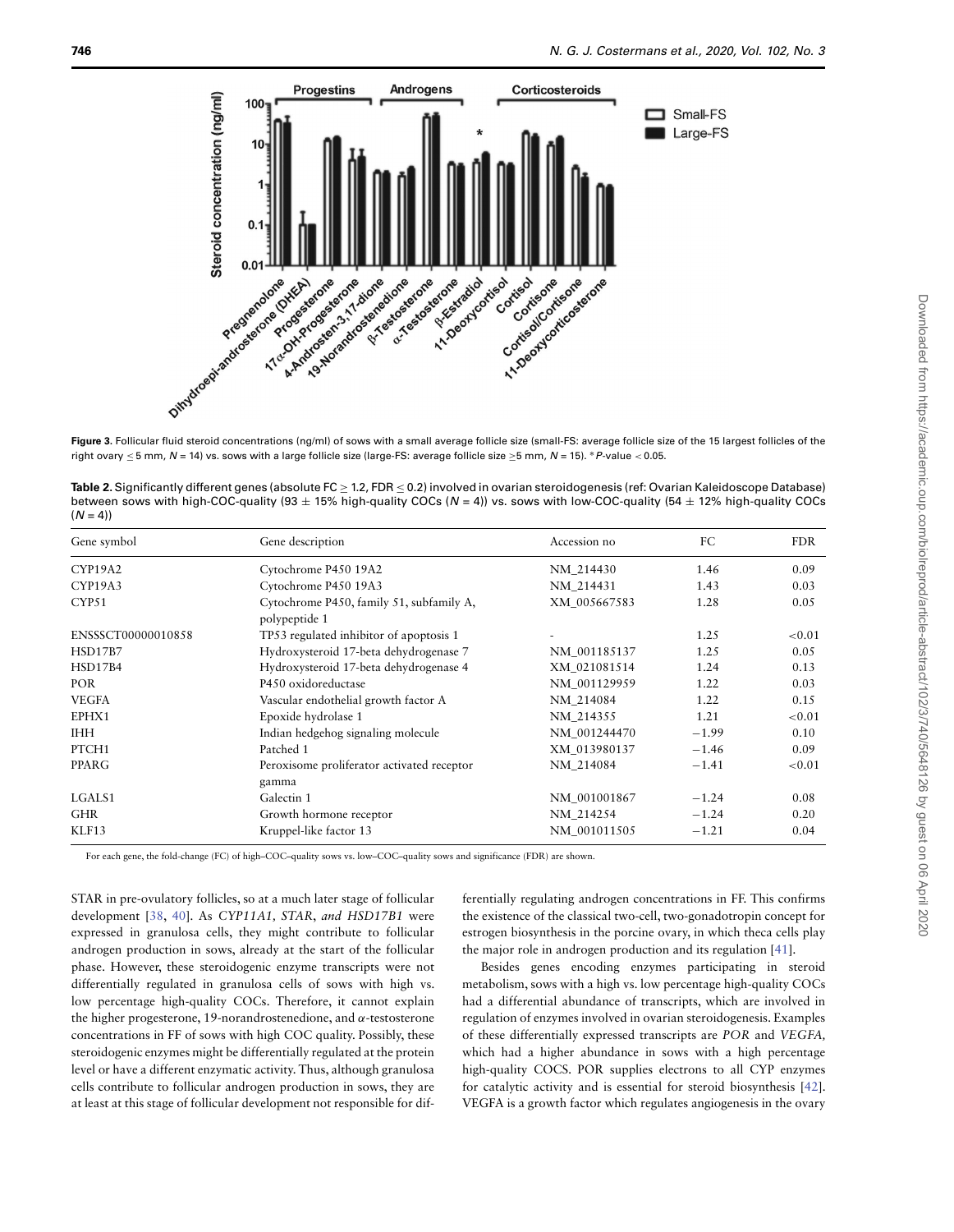

<span id="page-7-0"></span>**Figure 4.** Aromatase protein abundance in granulosa cells of healthy follicles of sows with high-COC-quality (98  $\pm$  5% high-quality COCs ( $N = 6$ )) vs. low-COC-quality (37  $\pm$  19% high-quality COCs (N = 6)) in the smallest and largest follicle of the 10 largest healthy follicles. Data are presented as average  $\pm$  SD. ∗P-value *<* 0.05.

[\[43\]](#page-9-5) and was shown to increase CYP19A1 granulosa cell transcript abundance after addition to granulosa cell culture medium [\[44\]](#page-9-6). Therefore, higher POR and VEGFA might be involved in increasing ovarian steroid biosynthesis at the start of the follicular phase in sows with a high percentage high-quality COCs. Next to genes involved in ovarian steroidogenesis, we also found differential abundance of transcripts regulating ovarian follicular atresia, e.g., INHBB and GADD45A. GADD45A abundance was lower in sows with a high percentage high-quality COCs. GADD45A is involved in the DNA damage response and has a higher abundance in porcine atretic follicles [\[45\]](#page-9-7). GADD45A might provide a valuable marker for early atretic follicles, as it was already expressed in the antral follicles of our study which have been classified as healthy, as they did not (yet) express cleaved-caspase 3. Granulosa cell INHBB transcript abundance was higher in sows with a high percentage high-quality COCs. INHBB encodes for the B subunit of activin and inhibin complexes. Follicular atresia has been previously associated with less INHBB transcript abundance in porcine granulosa cells [\[45,](#page-9-7) [46\]](#page-9-8).

Other genes that had a higher transcript abundance in granulosa cells of sows with a high percentage high-quality COCs encode for proteins that are protective against oxidative stress e.g., MT1A, GPX3, PRDX3, PRDX6, and SOD2. These proteins might play a role in protecting the ovarian tissues from oxidative stress [\[47–](#page-9-9)[50\]](#page-9-10). High levels of reactive oxygen species are produced during steroid biosynthesis, which results in a higher abundance of superoxide dismutase, catalase, and glutathione peroxidase in steroid secreting areas of the ovary [\[51\]](#page-9-11). In our study, follicles of sows with a high percentage high-quality COCs produce more steroids, as seen by the higher concentrations of FF steroids and abundance of transcripts involved in steroidogenesis, which might explain the increased abundance of transcripts involved in the oxidative stress response.

Follicle size and health status and COC quality can be affected by environmental factors, such as the nutritional status. In the current study, ovaries were obtained within 2 h after weaning. Therefore, we analyzed the lactational metabolic state of the sows as well, as this might underlie differences in follicular development

[\[52\]](#page-9-12). Sows with a higher percentage high-quality COCs at the day of weaning lost a lower percentage of their body weight during lactation and had a higher plasma IGF1 concentration at weaning as compared to sows with a low percentage high-quality COCs. In addition, granulosa cells of sows with a high percentage high-quality COCs express more IGF1. Peripheral IGF1 indirectly influences follicular development by binding to insulin and IGF1 receptors in the hypothalamus and pituitary and therefore stimulates the production of the gonadotropins FSH and LH [\[53\]](#page-9-13). In addition, both peripheral IGF1 and locally produced IGF1 are essential for follicular development, as IGF1 can activate IGF1 signaling in granulosa cells and synergize with FSH to stimulate follicular growth and steroidogenesis [\[54\]](#page-9-14). This effect is mediated by activation of phosphatidylinositol-dependent kinase/AKT, as shown for bovine granulosa cells in vitro [\[55\]](#page-9-15). In human cumulus cells, effects of FSH on cumulus cell transcript abundance of genes involved in cholesterol and steroid metabolism are minimal when IGF1R is blocked [\[56\]](#page-9-16). This provides further evidence for the essential role of IGF1 in regulation of steroid production. Next to this, both FSH and IGF1 have been identified as anti-apoptotic factors [\[57\]](#page-9-17). Therefore, the relatively low IGF1 concentration in plasma of sows with a low percentage of high-quality COCs might be insufficient to support follicular development and steroidogenesis resulting in an increased risk of follicular atresia. Indeed, the metabolic state of the sows during lactation seems to influence follicular development and FF content.

In conclusion, we found that a positive relation between follicle size and follicular fluid *β*-estradiol concentration already exists at the start of the follicular phase, as sows with larger follicles had a higher FF *β*-estradiol concentration. Follicles of sows with a high percentage high-quality COCs contained more *β*-estradiol, progesterone, 19-noradrenostenedione, and *α*-testosterone and less cortisol, which could therefore serve as potential markers to identify early atretic follicles with decreased follicular developmental competence.

By comparing transcriptomes of healthy follicles of sows with a high vs. low percentage high-quality COCs, we identified several genes involved in granulosa cell steroidogenesis (e.g., POR and VEGFA) and genes involved in regulating granulosa cell apoptosis (e.g., GADD45A and INHBB), which could serve as markers for follicle quality.

# **Supplementary data**

[Supplementary data](https://academic.oup.com/biolreprod/article-lookup/doi/10.1093/biolreprod/ioz217#supplementary-data) is available at BIOLRE online.

# **Conflict of interest**

The authors declare that there are no conflicts of interest that could be perceived as precluding the impartiality of the results reported.

# **Funding**

The reported research was funded by the Wageningen Institute for Animal Sciences (WIAS) and NWO for providing the NWO-WIAS Graduate Programme 2015 grant.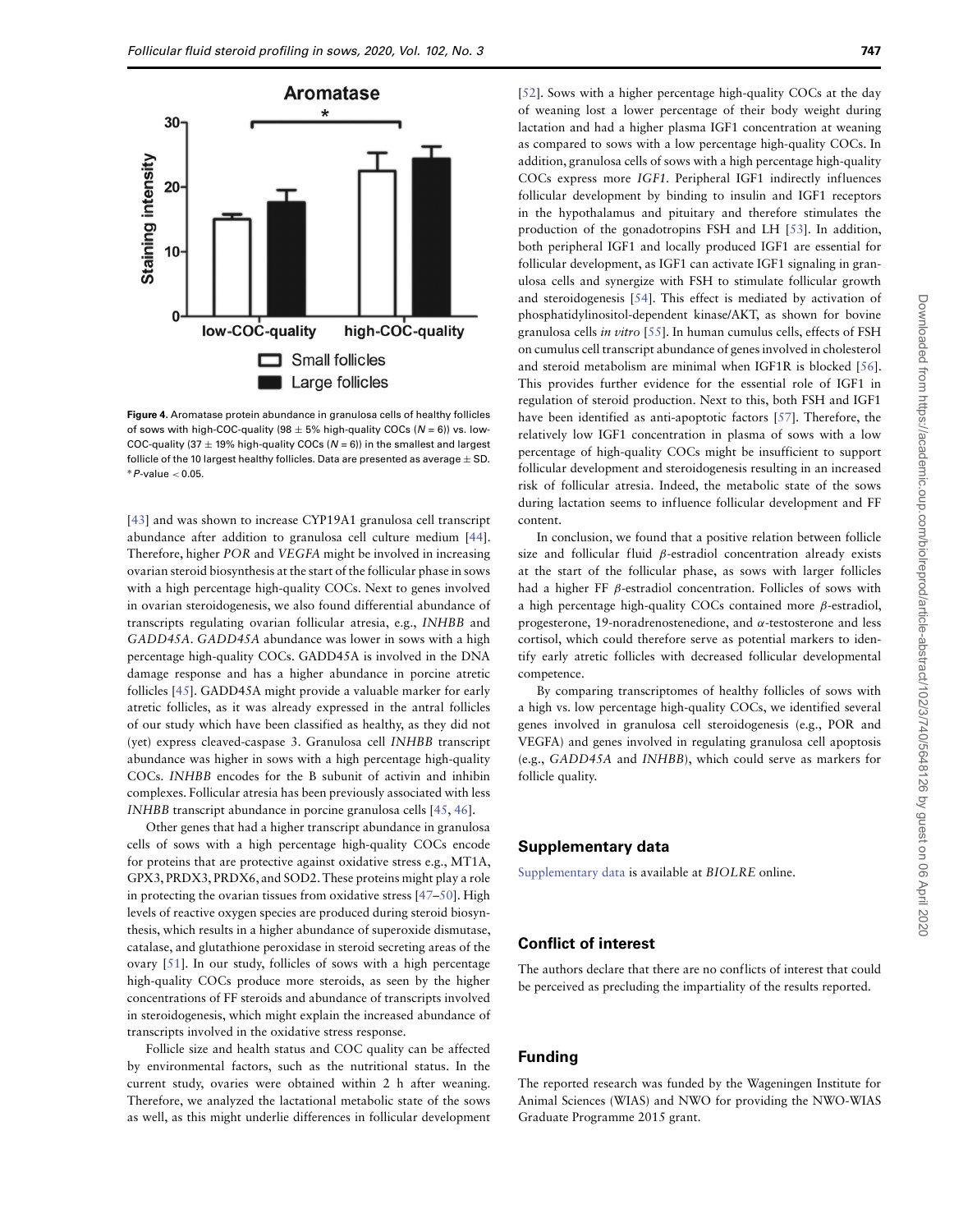# **Acknowledgements**

We acknowledge Evert van Schothorst and Klaas Frankena for their help with the microarray data analysis.

#### **References**

- <span id="page-8-0"></span>1. McGee EA, Hsueh AJ. Initial and cyclic recruitment of ovarian follicles. Endocr Rev 2000; **21**:200–214.
- <span id="page-8-1"></span>2. Rienzi L, Vajta G, Ubaldi F. Predictive value of oocyte morphology in human IVF: a systematic review of the literature. Hum Reprod Update 2010; **17**:34–45.
- <span id="page-8-2"></span>3. Broekmans F, Kwee J, Hendriks D, Mol B, Lambalk C. A systematic review of tests predicting ovarian reserve and IVF outcome. Hum Reprod Update 2006; **12**:685–718.
- <span id="page-8-3"></span>4. Algriany O, Bevers M, Schoevers E, Colenbrander B, Dieleman S. Follicle size-dependent effects of sow follicular fluid on in vitro cumulus expansion, nuclear maturation and blastocyst formation of sow cumulus oocytes complexes. Theriogenology 2004; **62**:1483–1497.
- <span id="page-8-4"></span>5. Lequarre A-S, Vigneron C, Ribaucour F, Holm P, Donnay I, Dalbies-Tran R, Callesen H, Mermillod P. Influence of antral follicle size on oocyte characteristics and embryo development in the bovine. Theriogenology 2005; **63**:841–859.
- <span id="page-8-5"></span>Pavlok A, Lucas-Hahn A, Niemann H. Fertilization and developmental competence of bovine oocytes derived from different categories of antral follicles. Mol Reprod Dev 1992; **31**:63–67.
- <span id="page-8-6"></span>7. Seneda MM, Esper CR, Garcia JM, De Oliveira JA, Vantini R. Relationship between follicle size and ultrasound-guided transvaginal oocyte recovery. Anim Reprod Sci 2001; **67**:37–43.
- <span id="page-8-7"></span>8. Yuan Y, Van Soom A, Leroy J, Dewulf J, Van Zeveren A, De Kruif A, Peelman L. Apoptosis in cumulus cells, but not in oocytes, may influence bovine embryonic developmental competence. Theriogenology 2005; **63**:2147–2163.
- <span id="page-8-8"></span>9. Nagano M, Katagiri S, Takahashi Y. Relationship between bovine oocyte morphology and in vitro developmental potential. Zygote 2006; **14**:53–61.
- <span id="page-8-9"></span>10. Mikkelsen AL, Lindenberg S. Morphology of in-vitro matured oocytes: impact on fertility potential and embryo quality. Hum Reprod 2001; **16**:1714–1718.
- <span id="page-8-10"></span>11. Wang Q, Sun Q-Y. Evaluation of oocyte quality: morphological, cellular and molecular predictors. Reprod Fertil Dev 2006; **19**:1–12.
- <span id="page-8-11"></span>12. Yuan B, Liang S, Jin Y-X, Kwon J-W, Zhang J-B, Kim N-H. Progesterone influences cytoplasmic maturation in porcine oocytes developing in vitro. PeerJ 2016a; **4**:e2454.
- <span id="page-8-12"></span>13. Matsuo M, Sumitomo K, Ogino C, Gunji Y, Nishimura R, Hishinuma M. Three-step in vitro maturation culture of bovine oocytes imitating temporal changes of estradiol-17*β* and progesterone concentrations in preovulatory follicular fluid. Arch Anim Breed 2017; **60**:385–390.
- <span id="page-8-13"></span>14. Grupen CG, Mcilfatrick SM, Ashman RJ, Boquest AC, Armstrong DT, Nottle MB. Relationship between donor animal age, follicular fluid steroid content and oocyte developmental competence in the pig. Reprod Fertil Dev 2003; **15**:81–87.
- <span id="page-8-14"></span>15. Fortune J. Ovarian follicular growth and development in mammals. Biol Reprod 1994; **50**:225–232.
- <span id="page-8-15"></span>16. Soede NM, Langendijk P, Kemp B. Reproductive cycles in pigs. Anim Reprod Sci 2011; **124**:251–258.
- <span id="page-8-16"></span>17. Quesnel H, Pasquier A, Mounier A, Prunier A. Influence of feed restriction during lactation on gonadotropic hormones and ovarian development in primiparous sows. J Anim Sci 1998; **76**:856–863.
- <span id="page-8-17"></span>18. Yang H, Foxcroft G, Pettigrew J, Johnston L, Shurson G, Costa A, Zak L. Impact of dietary lysine intake during lactation on follicular development and oocyte maturation after weaning in primiparous sows. J Anim Sci 2000; **78**:993–1000.
- <span id="page-8-18"></span>19. Costermans NGJ, Teerds KJ, Keijer J, Knol E, Koopmanschap R, Kemp B, Soede N. Follicular development of sows at weaning in relation to estimated breeding value for within-litter variation in piglet birth weight. Animal 2019a; **13**:554–563.
- <span id="page-8-19"></span>20. Alvarez GM, Dalvit GC, Achi MV, Migeuz MS, Cetica PD. Immature oocyte quality and maturational competence of porcine cumulus-oocyte complexes subpopulations. Biocell 2009; **33**:167–177.
- <span id="page-8-20"></span>21. Blokland MH, Van Tricht EF, Van Ginkel LA, Sterk SS. Applicability of an innovative steroid-profiling method to determine synthetic growth promoter abuse in cattle. J Steroid Biochem Mol Biol 2017; **174**: 265–275.
- <span id="page-8-21"></span>22. Da Silva CLA, Laurenssen B, Knol E, Kemp B, Soede N. Relationships between ovulation rate and embryonic and placental chracteritsics in multiparous sows at 35 days of pregnancy. Relationship between ovulation rate and embryonic characteristics in gilts at 35 d of pregnancy. J Anim Sci 2017; **95**:3160–3172.
- <span id="page-8-22"></span>23. Costermans NGJ, Keijer J, van Schothorst EM, Kemp B, Keshtkar S, Bunschoten A, Soede NM, Teerds KJ. In ovaries with high or low variation in follicle size, granulosa cells of antral follicles exhibit distinct size-related processes. Mol Hum Reprod 2019; **25**:614–624.
- <span id="page-8-23"></span>24. Graddy L, Kowalski A, Simmen F, Davis S, Baumgartner W, Simmen R. Multiple isoforms of porcine aromatase are encoded by three distinct genes. J Steroid Biochem Mol Biol 2000; **73**:49–57.
- <span id="page-8-24"></span>25. Grant SA, Hunter M, Foxcroft G. Morphological and biochemical characteristics during ovarian follicular development in the pig. J Reprod Fertil 1989; **86**:171–183.
- <span id="page-8-25"></span>26. Ainsworth L, Tsang B, Downey B, Marcus G, Armstrong D. Interrelationships between follicular fluid steroid levels, gonadotropic stimuli, and oocyte maturation during preovulatory development of porcine follicles. Biol Reprod 1980; **23**:621–627.
- <span id="page-8-28"></span>27. Liu J, Koeningsfeld AT, Cantley TC, Boyd CK, Kobayashi Y, Lucy MC. Growth and the initiation of steroidogenesis in porcine follicles are associated with unique patterns of gene expression for individual components of the ovarian insulin-like growth factor system. Biol Reprod 2000; **63**:942–952.
- <span id="page-8-26"></span>28. Bertoldo M, Holyoake P, Evans G, Grupen C. Follicular progesterone levels decrease during the period of seasonal infertility in sows. Reprod Domest Anim 2011; **46**:489–494.
- <span id="page-8-27"></span>29. Conley A, Howard H, Slanger W, Ford J. Steroidogenesis in the preovulatory porcine follicle. Biol Reprod 1994; **51**:655–661.
- <span id="page-8-29"></span>30. Mahajan DK. Pig model to study dynamics of steroids during ovarian follicular growth and maturation. In: Conn PM. (eds.), Sourcebook of Models for Biomedical Research. Humana Press Inc: Totowa, New Jersey, 2008: 425–436.
- <span id="page-8-30"></span>31. Tilly J, Kowalski K, Schomberg D, Hsueh A. Apoptosis in atretic ovarian follicles is associated with selective decreases in messenger ribonucleic acid transcripts for gonadotropin receptors and cytochrome P450 aromatase. Endocrinology 1992; **131**:1670–1676.
- <span id="page-8-31"></span>32. Pan Z, Zhang J, Lin F, Ma X, Wang X, Liu H. Expression profiles of key candidate genes involved in steroidogenesis during follicular atresia in the pig ovary. Mol Biol Rep 2012; **39**:10823–10832.
- <span id="page-8-32"></span>33. Westhof G, Westhof KF, Braendle WL, Dizerega GS. Differential steroid secretion and gonadotropin response by individual tertiary porcine follicles in vitro. Possible physiologic role of atretic follicles. Biol Reprod 1991; **44**:461–468.
- <span id="page-8-33"></span>34. Guthrie H, Cooper B. Follicular atresia, follicular fluid hormones, and circulating hormones during the midluteal phase of the estrous cycle in pigs. Biol Reprod 1996; **55**:543–547.
- <span id="page-8-34"></span>35. Grupen CG, Armstrong DT. Relationship between cumulus cell apoptosis, progesterone production and porcine oocyte developmental competence: temporal effects of follicular fluid during IVM. Reprod Fertil Dev 2010; **22**:1100–1109.
- <span id="page-8-35"></span>36. Yuan H-J, Han X, He N, Wang G-L, Gong S, Lin J, Gao M, Tan J-H. Glucocorticoids impair oocyte developmental potential by triggering apoptosis of ovarian cells via activating the Fas system. Sci Rep 2016; **6**:24036.
- <span id="page-8-36"></span>37. Clark BJ, Wells J, King SR, Stocco DM. The purification, cloning, and expression of a novel luteinizing hormone-induced mitochondrial protein in MA-10 mouse Leydig tumor cells. Characterization of the steroidogenic acute regulatory protein (StAR). J Biol Chem 1994; **269**: 28314–28322.